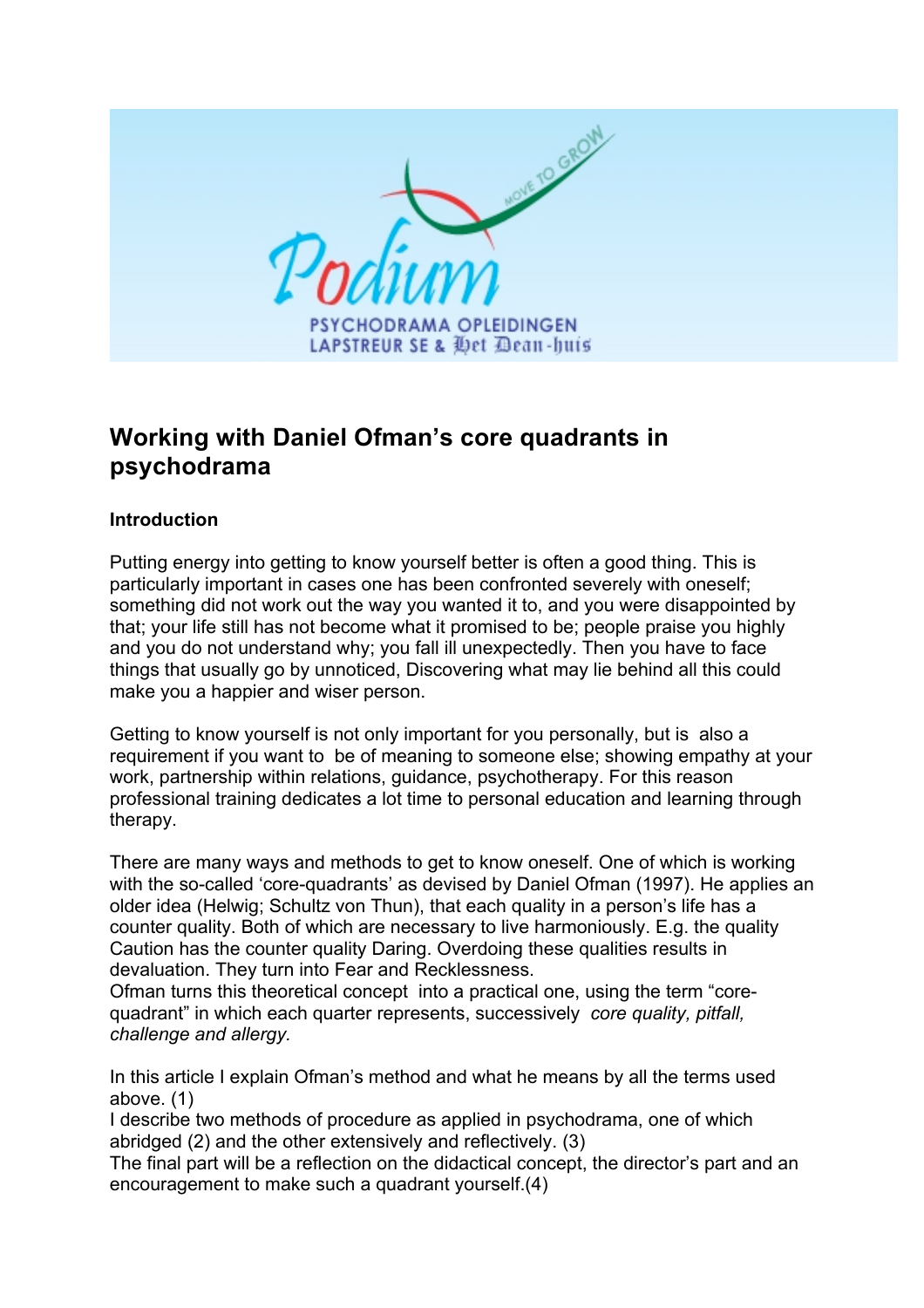# **What are Core Qualities?**

Ofman (1997, p32) defines the concept core quadrant as follows:

"Core qualities are attributes that form part of a person's essence (core); people are steeped in these qualities, which place all their – more of less striking – competences in a certain light. A person is "colored" by his of her core qualities. It is their strong point, the characteristic that immediately comes to mind when we think of this person. Examples of core qualities are determination, consideration (for others), precision, courage, receptivity, orderliness, empathy, flexibility, etc."

They are the possibilities a person carries within himself and that make him the person he is. They radiate through him, sometimes forcefully, sometimes faded sometimes distorted. Unlike skills, they cannot be learned.

Every core quality has its complementary one that can prevent the core quality from becoming one-sided or overdone. A person has to development this complementary quality intentionally as a challenge toward the core quality thus stabilising harmony in his life.

If you know your own core qualities you can apply them adequately. More often than not, if you do not, you over-apply them, thus creating exaggeration or distortion, a too much of a good thing, with a negative result.

E.g.

An exaggeration of the *core quality* 'justice' results in legalistic behaviour. Real justice is bent and distorted. This is a *pitfal*l.

To prevent you from falling into this pit, you have to unfold a complementary quality within yourself. This is your *challenge*. In this case 'mercy' complements justice. Even mercy knows its distortion. Over-applying it brings 'turning a blind eye'. As a rule this distortion is the direct opposite of the original core quality. Here: justice. A 'just' person is allergic to people who turn a blind eye. This *allergy* drives him towards his pitfall; in our example he will rigorously never allow himself nor anyone else to bend the rules. If you are acquainted with the psychological categories 'Shadow, Dark Side ', you may explore how and why you avoid some questions about yourself. Ofman (1997, p41) says; 'Something you are allergic to in someone else is probably an excess of a quality you yourself need most'. This way you can learn a lot from the people you have trouble with, communicating.

Below a schematical representation of a Core quadrant.

## **Core quadrant**



**1.**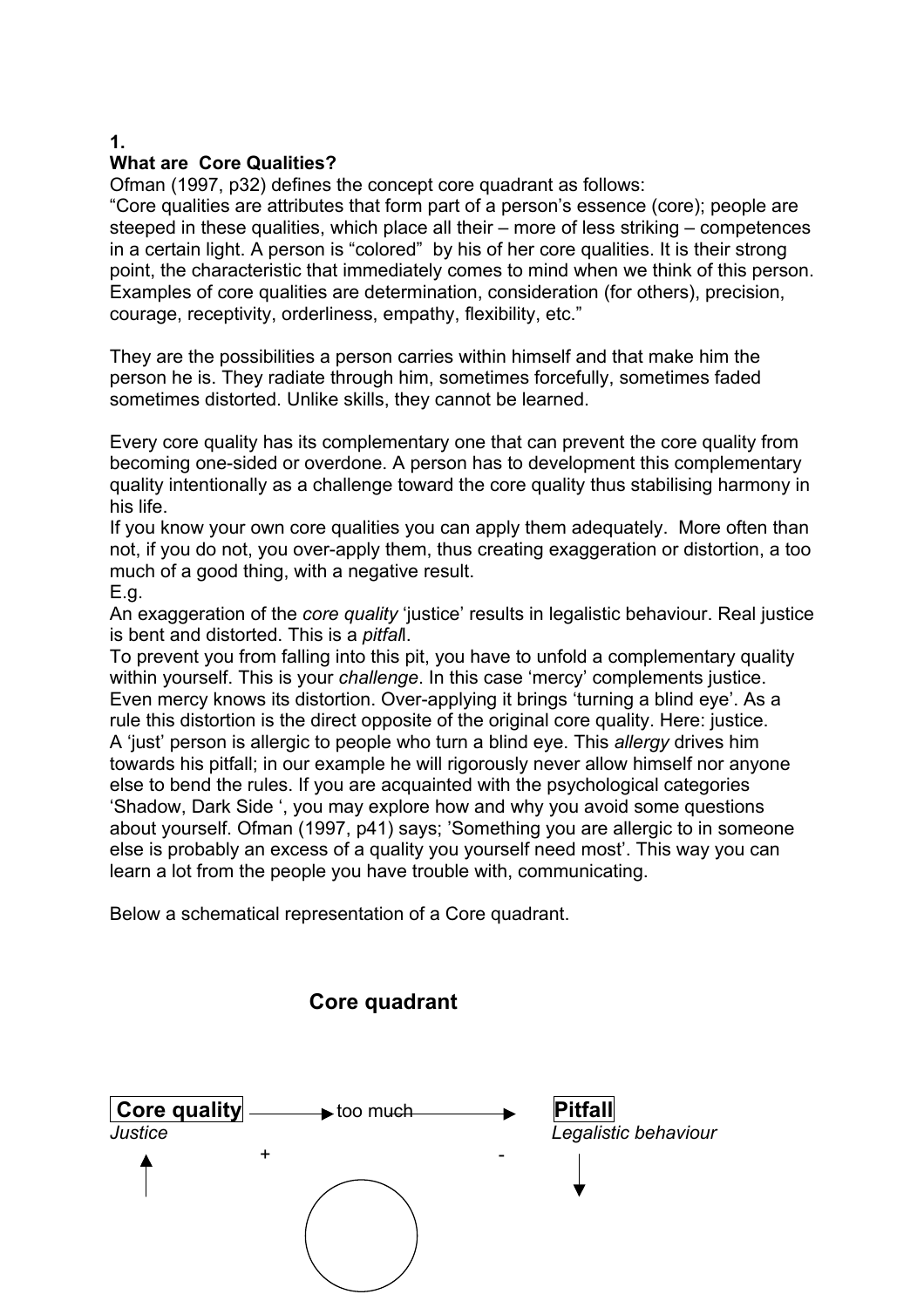

Drawing up a core quadrant of yourself, you can start in any of the four angles. You hope to create a sharp picture of yourself and come to a harmony within yourself by working on your challenges. Dealing with your pitfalls and allergies can help.

### **2,**

#### **Core quadrants and psychodrama.**

Psychodrama allows several applications of the core quadrant method, two of which will be described below.

In their recently published book 'Drama in bedrijf' the authors Lex Mulder and Judith Budde describe how they apply drama techniques in training and coaching people in business. Often the techniques they describe are applicable in or derived from different contexts. Two of these involve the use of core quadrants. The one we report about is dealing with individual questions in training groups (2006, p 89) the other one  $(2006, p 164)$  mainly concerns group themes and team training. They call both applications *Living core quadrant*.

#### Procedure

Before the action part or *living* part begins, a core quadrant is drawn up by means of an interview or conversation. Sometimes the trainer has the group split up in smaller groups, working amongst themselves at a core quadrant for each person. Back in the whole group they are asked who would work out his core quadrant in action. Another time the trainer explains to the group and the protagonist how a core quadrant works. He puts a stool in the centre of the room, saying: this is the intersection of the diagonals of this quadrant. He then points out in which angle is the area of the core quality, to its right is the area of pitfall, diagonally across: the allergy and to the right thereof the challenge. The protagonist starts at the centre of this designed core quadrant, which is the central Ego-position.

Below a concise description of a case: The trainer (T) asks: What would you like to start with?

The protagonist (P): I'd like to focus on one of my qualities: 'I am good at caring'.

T: Go to the area core quality and get into caring as much as you can. P. (enthusiastically) I love cooking for visitors, having a good time with friends, pay attention to birthdays (laughing) I am the perfect son-in-law.

Finally this protagonist calls this core quality: considerate/thoughtful.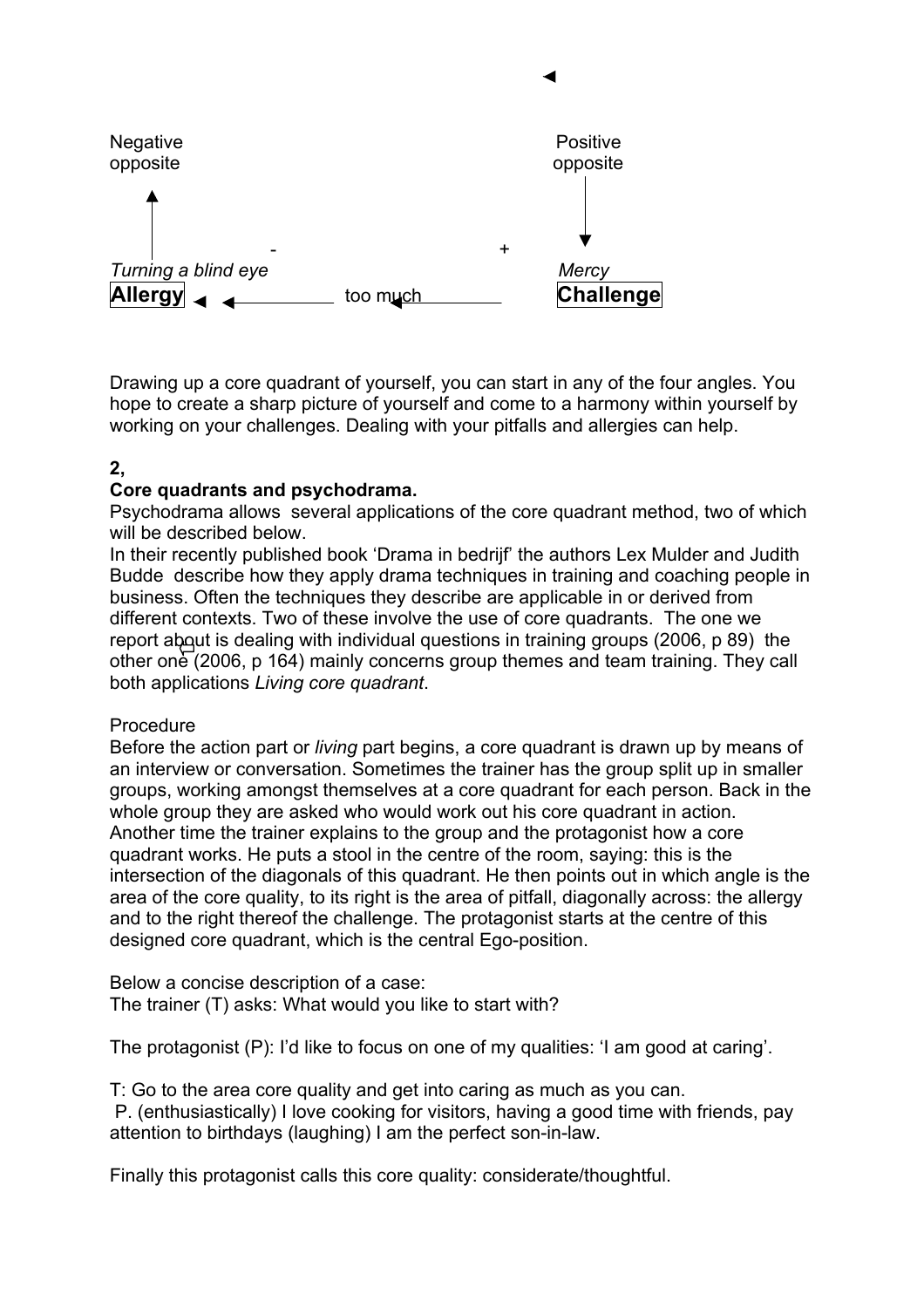The trainer asks him to choose a group member to stand in for this quality. He chooses Joy, and she gets into this part.

The trainer then asks the protagonist to choose either his pitfall or his allergy.

P: I know exactly what I hate enormously. He walks to the allergy area and lashes out at any kind of person who is selfish, only thinking of themselves, allowing the door to slam into other people's faces, playing music loudly from their car stereo systems for everybody to 'enjoy' etc .

T: (interrupting) Try to identify with this position and don't turn against it. Get into your allergy, for it opens up the way to your challenge. Get into it.

P:( hesitating and trying to activate the selfish person within himself.) Mmm, this feels kind of good. Just taking myself into account, having my own interest in mind, I like it, I 'm good at it. Who cares what others think? I don't.!

Peter is invited to take the part of selfishness.

T: Now try to take the energy you had there, with you towards challenge. Gradually reduce it to 50 %.

 This protagonist needs to concentrate really hard. He walks up and down between allergy an challenge three times before he has found it. He asks for a chair and a glass of water. Sits down. For a while there is an impressive silence. Then he starts talking.

P. This is something I do very little. Stop and think about myself. Realising what my needs are. You know,… I sometimes forget I'm thirsty, I even sometimes forget to go to the bathroom.

T: In this area you don´t forget about that kind of thing. Can you tell us what is important to you, from this position?

P: Take time for myself…. Ask for help if I need it …… have somebody look after me for a change. … realising what I need, I could sit here for hours.

The protagonist takes his time, The trainer allows him to do so and then stimulates him to finish the quadrant. Mary gets the part of challenge: realising your own needs.

The protagonist slowly walks towards the area pitfall.

P: This is the complete opposite. I am not concerned about what I need, I only see what other people need. I could easily fill my day with this. I always notice things that have to be done; I spot the coffeepot is empty, and I only drink tea myself.

Paul gets the part of always taking care of other people.

To finish the action, the trainer has the protagonist sit down on the stool at the centre. The four auxiliaries in turn show and speak out what the protagonist has just acted out.. He allows it to sink in.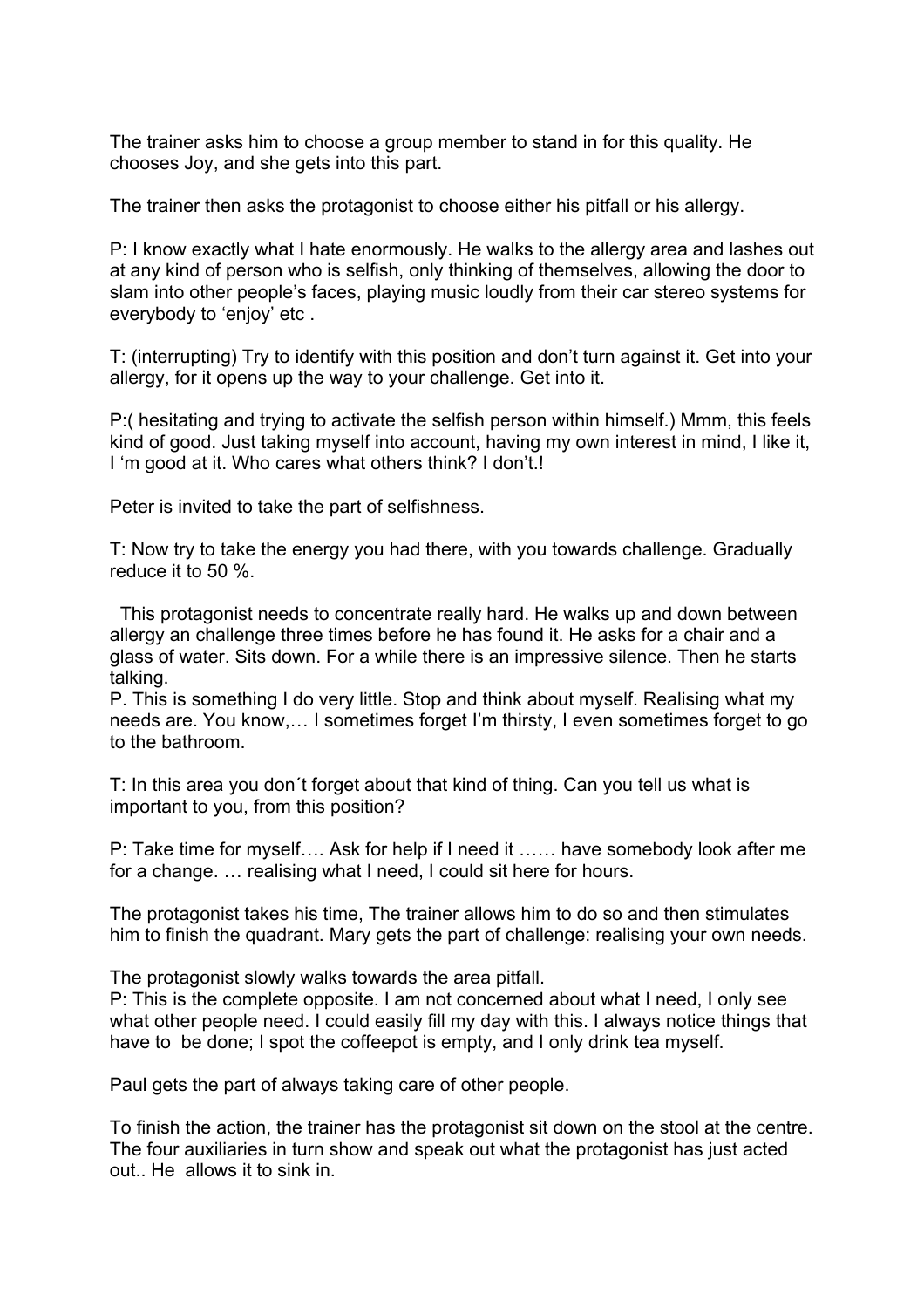Here the enacting stops.

The protagonist has clearly and sufficiently experienced the four different aspects of his quadrant. And, more importantly has energetically met his challenge.

### **3. Psychodrama and core quadrants**

A completely different way of working: the director uses the elements and dynamics of the core quadrant methods, without explaining this method to the protagonist. beforehand. He chooses this method based on a number of criteria. I list a number of criteria below.

- Psychodrama usually starts by searching for a topic to explore, looking for something that can make life a little easier. Some directors call this 'problemdirected approach'. Once the problem has been found (e.g. by means of the interview) one soon gets a picture of other people's behaviour that bothers the protagonist or it is his own behaviour he would like to change. You soon get to the question 'Show us what happens'.
- You should avoid using this method if it is very clear during the interview that you are dealing with strong emotional expression (e.g. in case of sexual abuse, suicide, violence) The method aims at mobilising positive qualities and challenges. Therefore is applicable as a continuation of therapy after the negative feelings have been dealt with.
- The director, knowledgeable with the method, has a number of directive question concerning each quadrant angle at his disposition, such as:
	- Core quality: What do others appreciate in me? What do I expect of demand in others? What do I play down in myself?
	- Pitfall: What am I willing to forgive in others? What do others blame me for? What do I try to justify for myself?
	- Challenge: What do I admire in others? What do I miss in myself? What do others wish for me?
	- Allergy: What would I hate in myself? What do I despise in others? What do others expect me to put in perspective?
- The director must have a large working place at his disposition, big enough to take ten paces in any direction. It is practical if you can leave four scenes, each in every angle.

Below a description of a psychodrama in which the director guides the protagonist to all different angles, without explaining the core quadrant method. In this example it is a group of trainees, who want to learn directing psychodrama. During the warming up process a group theme emerged: We often keep our mouths shut, when we should speak our minds. It was not about being a hero, but about every day kind of things, such as: Saying, 'stop' when your children are asking too much of you, walking over to the neighbour when he is ruining you garden fence, asking for help when your work is getting too much for you for a while.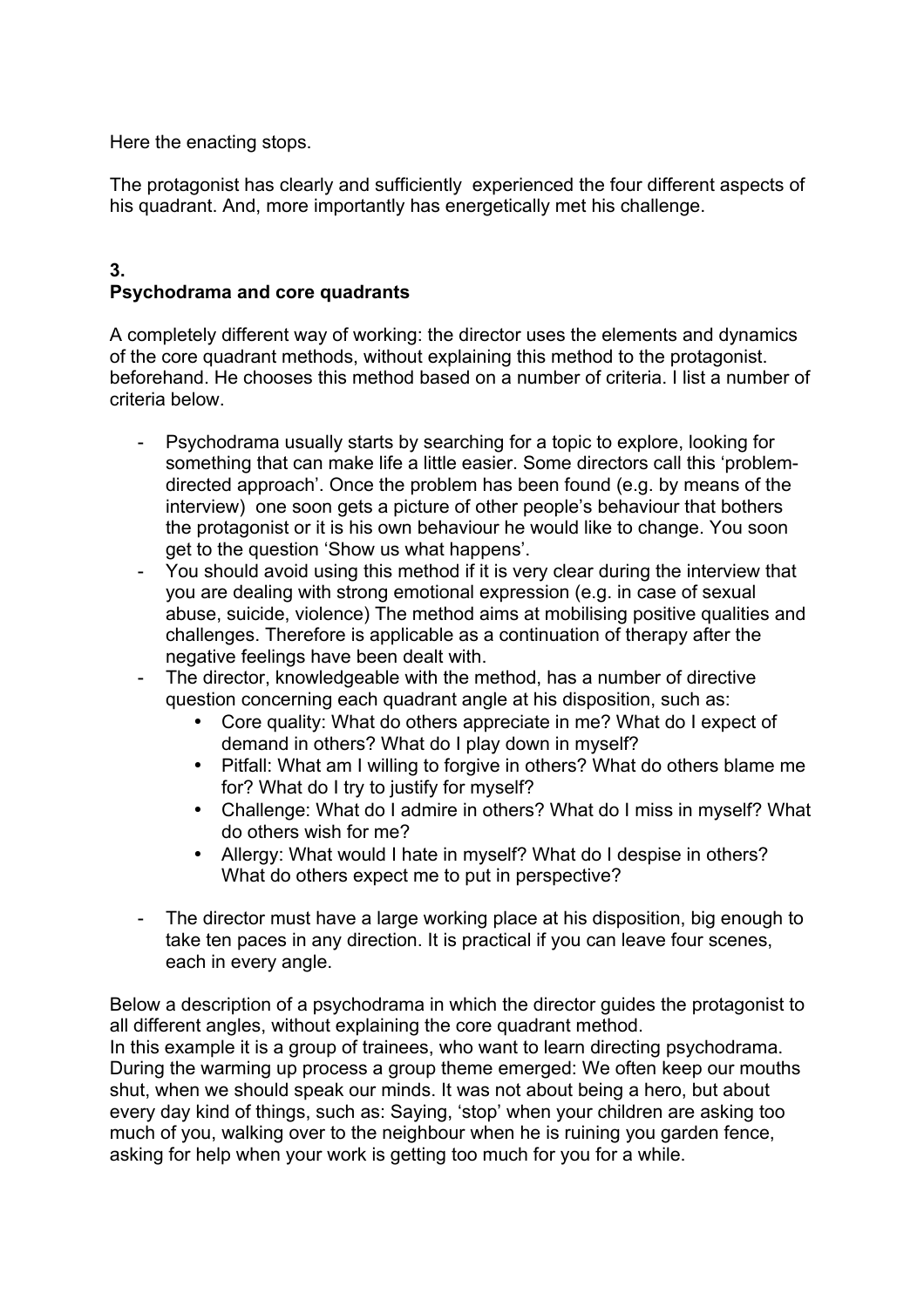Continuing on the theme of having or lacking courage, a group member comes up with the question: "Why, don't I have the courage to ask my doctor for an eye-lid correction"?

For a while the group is surprised; does this question apply to the theme? The director immediately puts two and two together, and realises, that asking this questions in itself is sign of courage. She is speaking up for herself. He asks the rest of the group if they have ever had the same kind of experience. Four of them recognise the problem. Two men and two women. All four of them say that they would benefit from exploring this problem. The group members encourage the woman to be the protagonist this time. Without exploring the reasons behind their encouragement, the director says to the woman: 'Ann, we are going to find out why you can't ask the doctor this question. Maybe we are going to touch upon all kinds of different things, we'll see. Do you mind being today's protagonist? Ann: Not at all.

Then follows the interview. The woman describes herself through doubles and questions asked by the director, creating the following image:

Ann, (now 39 years of age) was the younger of two children. Her brother, Peet, was their mother's favourite. Ann was the apple of her father's eye. She tried to be what her father wanted her to be in every way: fresh, natural, beautiful long blond hair, sporty, no make-up, few but stylish jewellery. To him she was nature personified and he wanted her to stay that way. Ann, gratefully used all facilities offered to her by her father: mountain bike, sports-school, hairdresser, swimming-classes, designer clothes and lots of fruits and vegetables. She adored her father and finished the Sports Academy *for his sake* and moved on to kinesiology. Ann's father died of a heart attack a year ago. Leaving her very upset for three months.

She was now the manager of a Health and Wellness – chain, with 22 national branches. She had always considered herself beautiful and liked this. It was just her eyes; wrinkles and bags appeared around them, giving her a tired expression, even though she felt top fit. At work she had many co-workers, all of whom were body centred and wanting to look beautiful, Ann stimulated this as they were to become the firm's 'faces', She couldn't stand people who were always complaining about their looks, when they were quite attractive. Any time a colleague would tell her something like that she felt like killing them.

At this point the director realises they could work with a core quadrant: the start could be Ann's allergy.

Director (D): Ann, I am going to work with you from a number of positions, forces and counter-forces. What we need is a central point at which you incorporate each and every one of them. From there you can direct you own interplay of forces. Get a chair and put it in the centre.

Co-director (doubles): I'm getting a chair, but I don't know where this is going. D: Possible?

A.: Very much so, but I have every confidence, besides I am always in control myself. D: Okay, if that is the case, I would like to ask you to come to this angle and tell us explicitly, what it is that you are allergic to.

A:I hate moaners.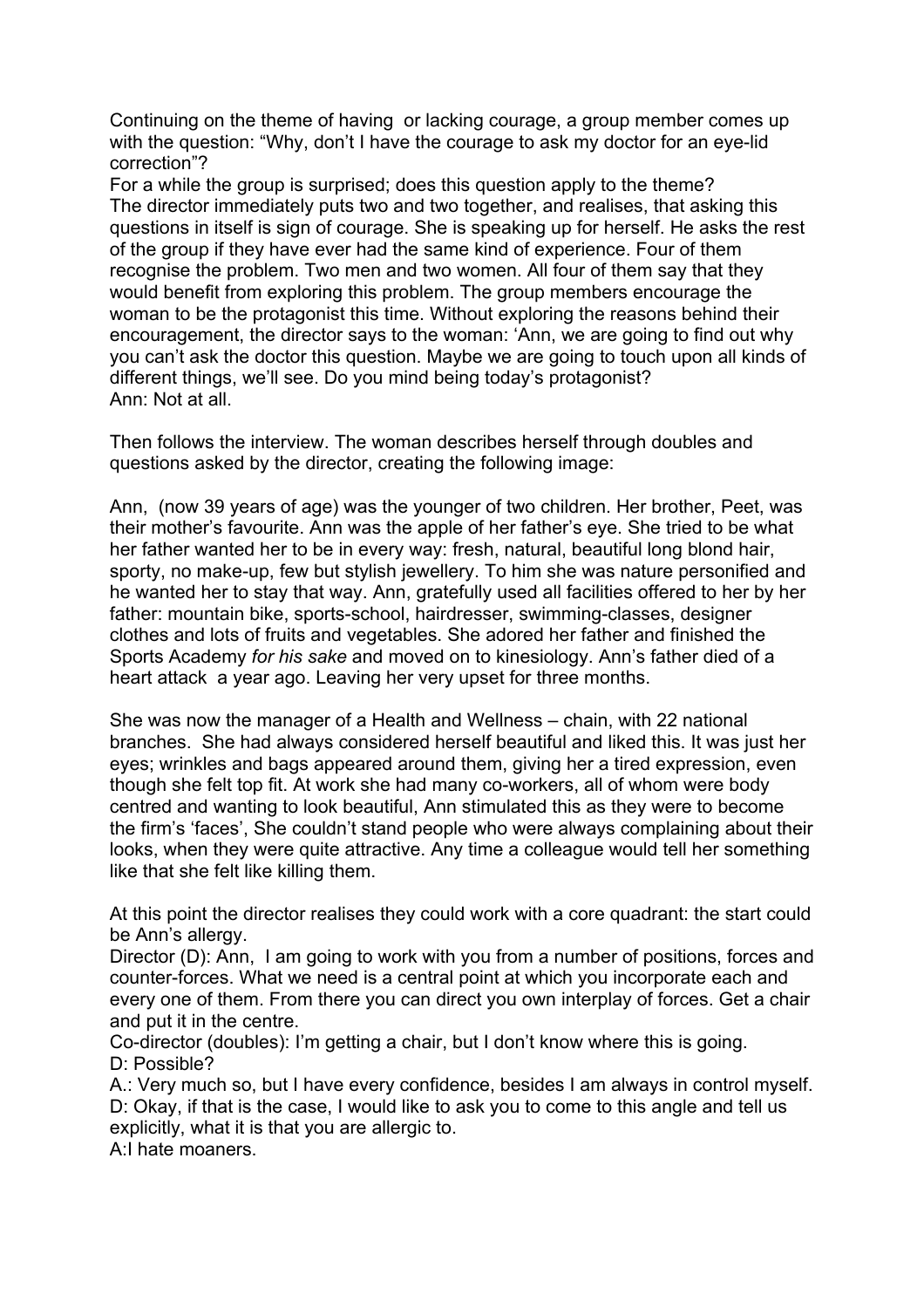D: Now become a moaner in this position. Talk in the first person and tell us, what there is to moan about.

A: I'm trying to be a moaner, who comes to me with his story: *Oh Ann, those massages are still too expensive for us, the employees. On our salary a 20 % discount still means quite a lot of money. And I do need it, as my skin is turning flappy.* These people make my hair stand out at the back of my neck.

D: What would you call this kind of behaviour?

A: Spoiled brat behaviour.

D: What causes this behaviour? What is behind it?

A: errr.

Double: I can't accept the fact that I'm getting older.

D: Possible?

A.: Quite possible. It's more or less the same for me. I can't stand myself either, when I am worried like that standing in front of the mirror. I say to myself: Girl, you are a dissatisfied chicken.

Double: Sometimes I hear myself when I hear moaning like that.

A: Maybe so, I don't tolerate this moaning in me, so I don't tolerate it from anybody else either.

D: You were supposed to identify with this position. Complete this sentence: In this position I am …….

A: a beggar, without self-respect.

D. Please choose a group member to represent this position for you.

A: John, would you mind?

Auxiliary John: I lack self-respect. I am a beggar.

A: Oh, I hate that!

As a director you now have the choice of moving on to either the core quality or the challenge. However the first move should be back to the central position. From there you decide, depending on the information the protagonist gives about her feelings in the allergy angle.

The director asks the protagonist to soliloquize on the things that do belong to her. This may be a self description but also a wish.

A: (soliloquizing) I am really quite a different person . I am a forceful, independent woman, standing up for herself in a world full of machos. My job is: showing men what their place is, and I'm good at that. In fact that is any woman's task: stand beside the man, look him straight in the eyes and show him who you are. Co-director (doubles): I am a free woman.

A: I am a free person. Isn't that great! Internally rich!

D: Go to the angle opposite the beggar. You are his perfect opposite. You call it internally rich.

Ann goes to that angle and says loudly, again, towards the beggar: I am a forceful person, independent, resilient.

D: Do other people see you like that? A: Yes I am regarded as the right person at the right place. Double: I am in control. D: Possible?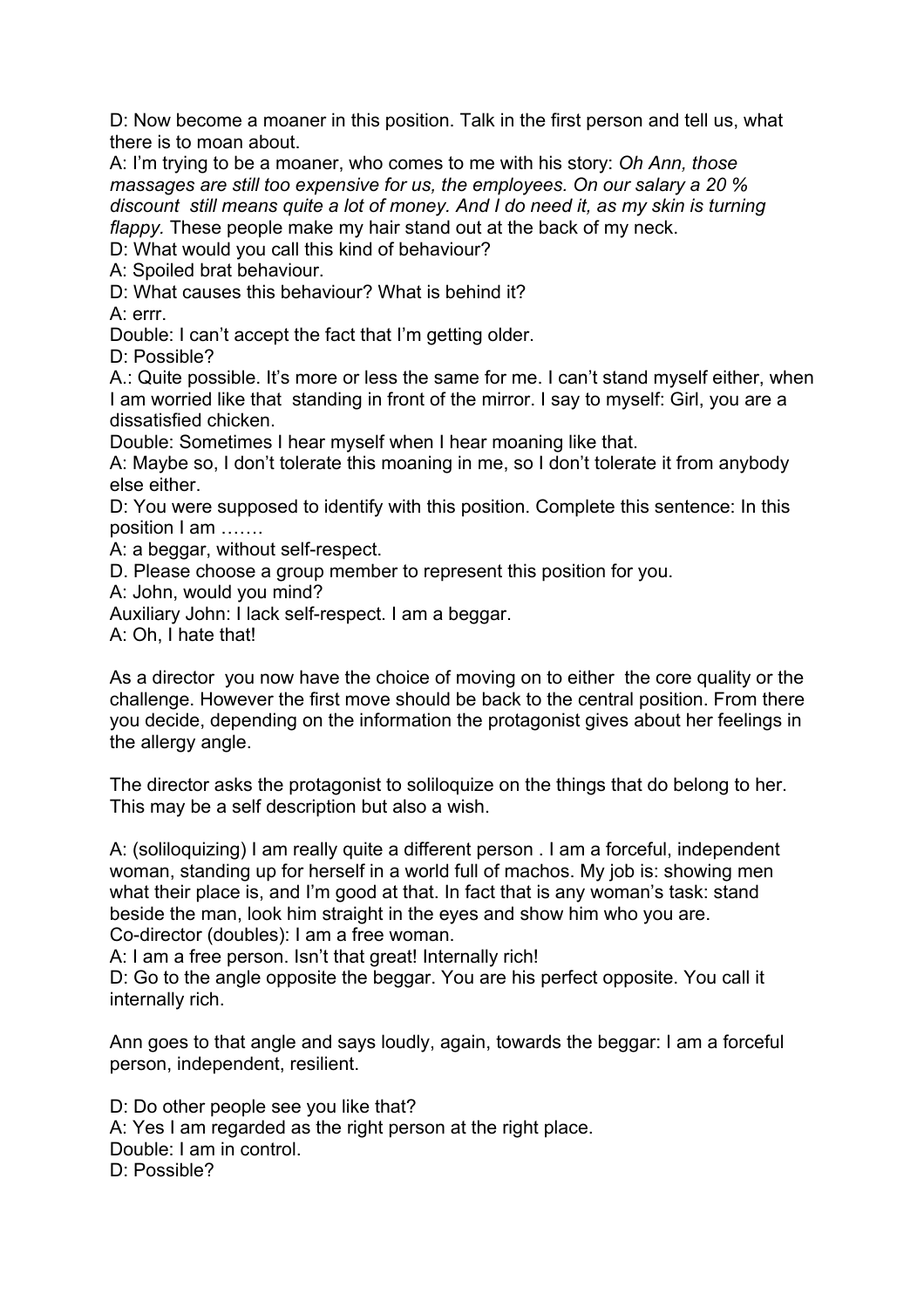A: Yes, I am the director and others feel safe with me.

D: Please choose somebody to be the director.

Ann asks Paula (who doubled her before: I'm in control). Paula gets into it and says: I am a forceful person, I'm in control, I'm the director.

A: Yes that's it. Sometimes I take things too far. Then I want to protect and direct everybody, but that is stupid of course. Then the whole thing backfires. I tend to think that my way is the quickest, safest and most advantageous.

D: Hold on, you're going too fast. Stick to that quality of yours: I am the director, I am resilient, I am a forceful person.

Paula ("director"): Nobody has to guide me. I don't have to ask anybody's permission, I'm the boss.

D: Possible?

A: Yes, exactly, I'm the boss.

D: You are happy, your co-workers are happy. Enjoy it together with your auxiliary director.

After that Ann is guided back to the central position. The director points towards pitfall and says: If you look in that direction you see a position in which your quality of 'being in control' degenerate, because you apply too much of it. Does that ever happen to you? What do people around you say then? Walk over there and think out loudly.

A: I hear: spoiled arrogant madam. You're so arrogant! Yes, that's what I hear. I send out the message that other people really can't do it very well. I can't delegate. I always drive myself, only then I feel safe.

Co-director: In this position I have to do it all. I don't do myself justice.

A: in this position I hear my father grumbling: Ann, stay the boss, nobody can do better than you. You are the top and you must stay so. In this position I won't be told what to do. I keep them at arm's length.

Co-director: I am unapproachable. I don't allow anyone to come close.

D: Possible?

A: (emotionally) I can't allow anybody into my life. That's why I am alone. (pauses for a minute) O, dear, Am I still trying to be daddy's little girl?

D: Are you still trying to be daddy's little girl?

A:I miss him so much. He is still so present. He made me become successful.

Double: I'm afraid I will loose him if I do the thing I would like to do.

D: Possible, Ann?

A: That's it! I don't want to loose him, and yet, I want to do my own things. But I get angry with myself if I allow myself to think like that.

Double: I would like to have an eye-lid correction.

A: Yes and no.

Co-director: I want to, but my father's daughter doesn't.

A: Yes.

D: Say that in your own words.

A: It feels like I've taken my dad as a hostage. It isn't the case that I am not allowed to do anything, I don't allow him to. He is not holding on to me, but I keep him imprisoned. I have to let him go, then I can love myself again. I have mummified him. (tears in her eyes) I do want to have my eye-lid correction.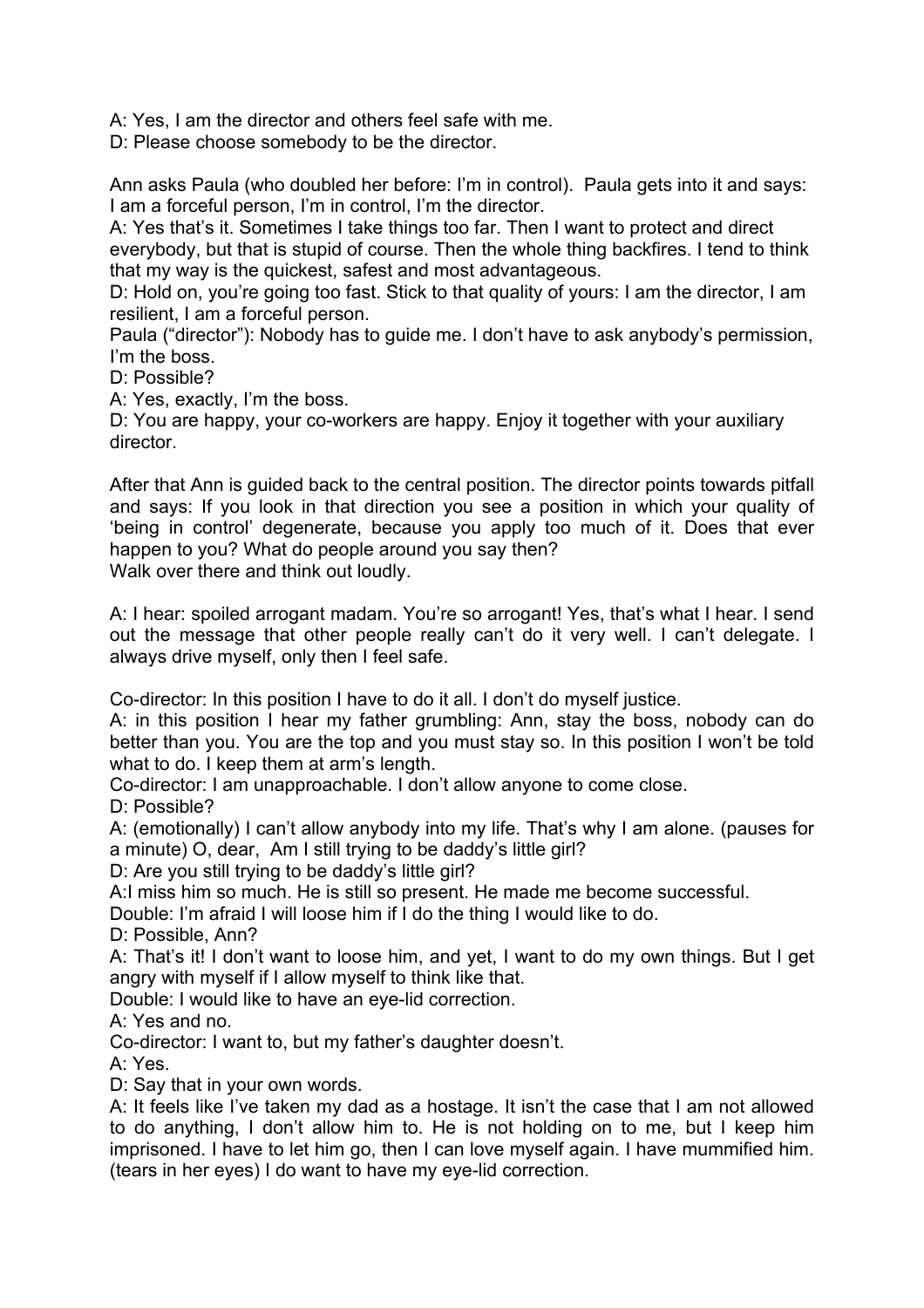The director walks around with Ann. She calms down and says: Now we need someone to represent arrogance. Well, Doris, why don't you?

Doris: (smiling) I'm in control of everything, even my father. Ann to the director: She has still a lot to learn (pointing with her thumb) Co-director: I have still a lot to learn there? What's that again?

A: What if I started by joining a women's network. That's killing two birds with one stone. I don't have to control anything and I don't have to measure up with any man. (silence) I want to learn to see the other for what he is and treat him as such. (silence)

I want to listen to what others say about me, learn to see the other me, besides the director. I want to find what my father made of his own life and not what he made of mine.

Double: There is a hell of a lot I have to learn. But first I'm going to take a break.

D: Possible?

A: Possible, but it won't be easy.

D: Ann this is the challenge angle. What is your biggest challenge?

A: Taking care of myself. Loving myself, learning to laugh.

D: Please choose someone to represent this challenge.

A: Here I want two persons, can I?

The director allows it, and Ann chooses two cheerful young women.

They say: This is nice. Go out and have fun.

A: (correcting them) Enjoying doing nothing and looking at myself.

The director takes Ann to the central chair. Has her sit down and has every angle speak its subsequent slogans, and then once again, but all together. Ann is surprised and concludes: The Boss is allowed to do nothing and take care of herself. That is new.

After this, during the sharing, several group members spoke about their own hidden ordering and forbidding inner voices, about parents and children and about being afraid of putting a burden upon the next generation.

#### **4.**

#### **Reflection**

Let us conclude the description of the use of this instrument with three short thoughts. The first one places psychodrama in the framework of experiential learning. The second one encourages the director to focus on the positive elements the same